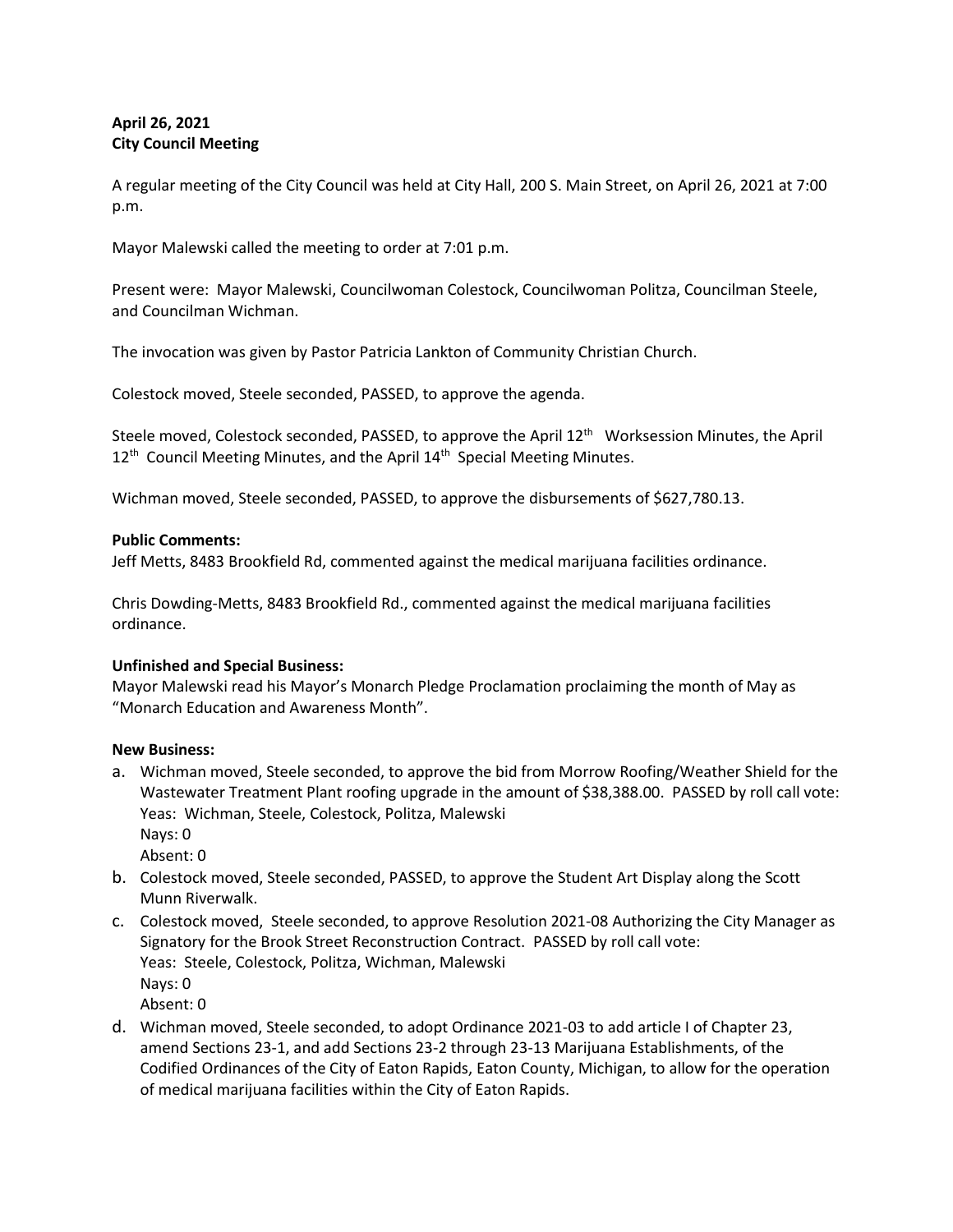Passed by roll call vote: Yeas: Colestock, Steele, Wichman, Nays: Politza, Malewski Absent: 0

- e. First Read of Ordinance 2021-04 to Add Section 23.31 to Article XXIII, Appendix A, Zoning Ordinance to Provide Regulations for the Medical Use of Marijuana in the Course of a Home Occupation.
- f. First Read of Ordinance 2021-05 to Amend Section 1.40 to Article I, Appendix A, and to Add Section 23.50 to Article XXIII, Appendix A, Zoning Ordinance to Create a Commercial Medical Marijuana Facilities Overlay District.
- g. First Read of Ordinance 2021-06 to Add Article VII, Sections 17-90 through 17-102 of Chapter 17, Peddlers, Solicitors, and Merchants to Allow for the Regulation of Mobile Food Vending.

#### **Public Comments:**

Donald Nolte, 609 Hastay, commented on the enforcement of the noxious weed ordinance.

County Commissioner Rogers reported that there have been 9,338 cases of COVID-19 in Eaton County. She advised that Early Head Start reported no cases of COVID-19 were traced to school. She reported that recycling efforts in the County are being looked at and the needs for recycling in the County.

Patrick, McNutt, 751 Island Court, commented that he loves being a member of the Quality of Life Board and the Parks Development Sub-Committee and contributing to the City.

#### **Reports:**

Clerk Boomer reported that utility shutoffs for nonpayment will begin on Tuesday, April  $27<sup>th</sup>$ .

Quality of Life Director Zeller reported that the Pavilion picnic tables are on loan to the schools for outside learning. They will be returned when school is done for summer. She complemented Clerk Boomer for her efforts with curtailing the number of shutoffs for non-payment. Outreach efforts and consistency have reduced the number of shutoffs.

Councilwoman Politza reported that she would like to see disk golf offered in the parks. She challenged Councilman Wichman to a round of disk golf. She suggested that the bricks be sold at the farmer's market.

Councilman Steele congratulated Clerk Boomer's son, Liam Boomer, for his Swimmer of the Year nomination. He commented that there are many hard decisions for local government, and he feels great to be part of a team that works together to make these decisions. Considerable thought and education go into making tough decisions like Council made tonight. He reported that he is looking forward to life post-COVID-19.

Councilwoman Colestock thanked the Police and Fire Departments for their work this past week. They work hard and have gone through a lot.

Councilman Wichman echoed Councilwoman Colestock's comments commending the police and fire Departments. He commented that Public Safety is important in our community.